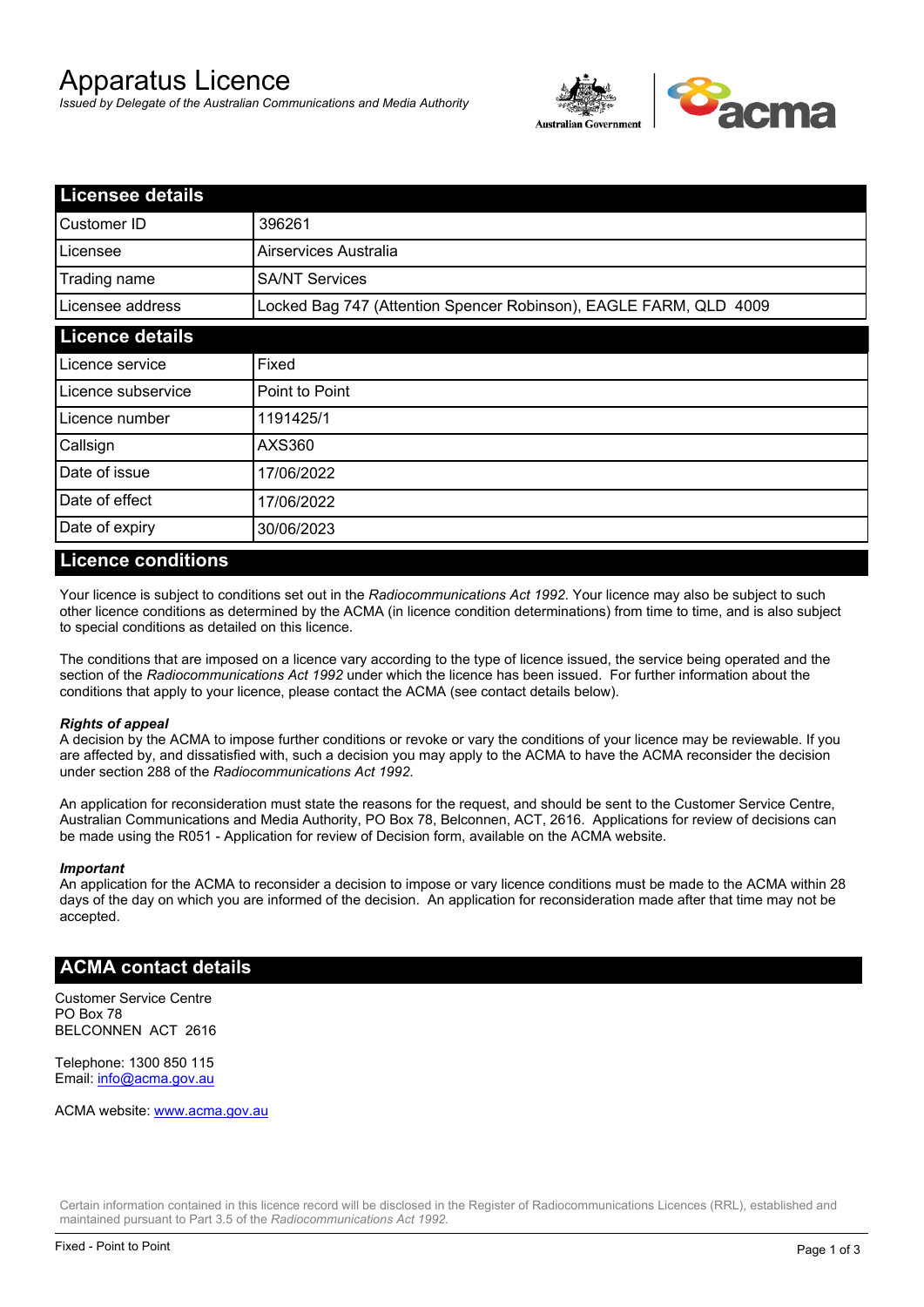# **Advisory Notes applying to licence no.: 1191425/1**

Conditions applicable to the operation of Point to Point station(s) authorised under this licence can be found in the Radiocommunications Licence Conditions (Apparatus Licence) Determination and the Radiocommunications Licence Conditions (Fixed Licence) Determination, the 'fixed licence lcd'. Copies of these determinations are available from the ACMA and from the ACMA home page (www.acma.gov.au).